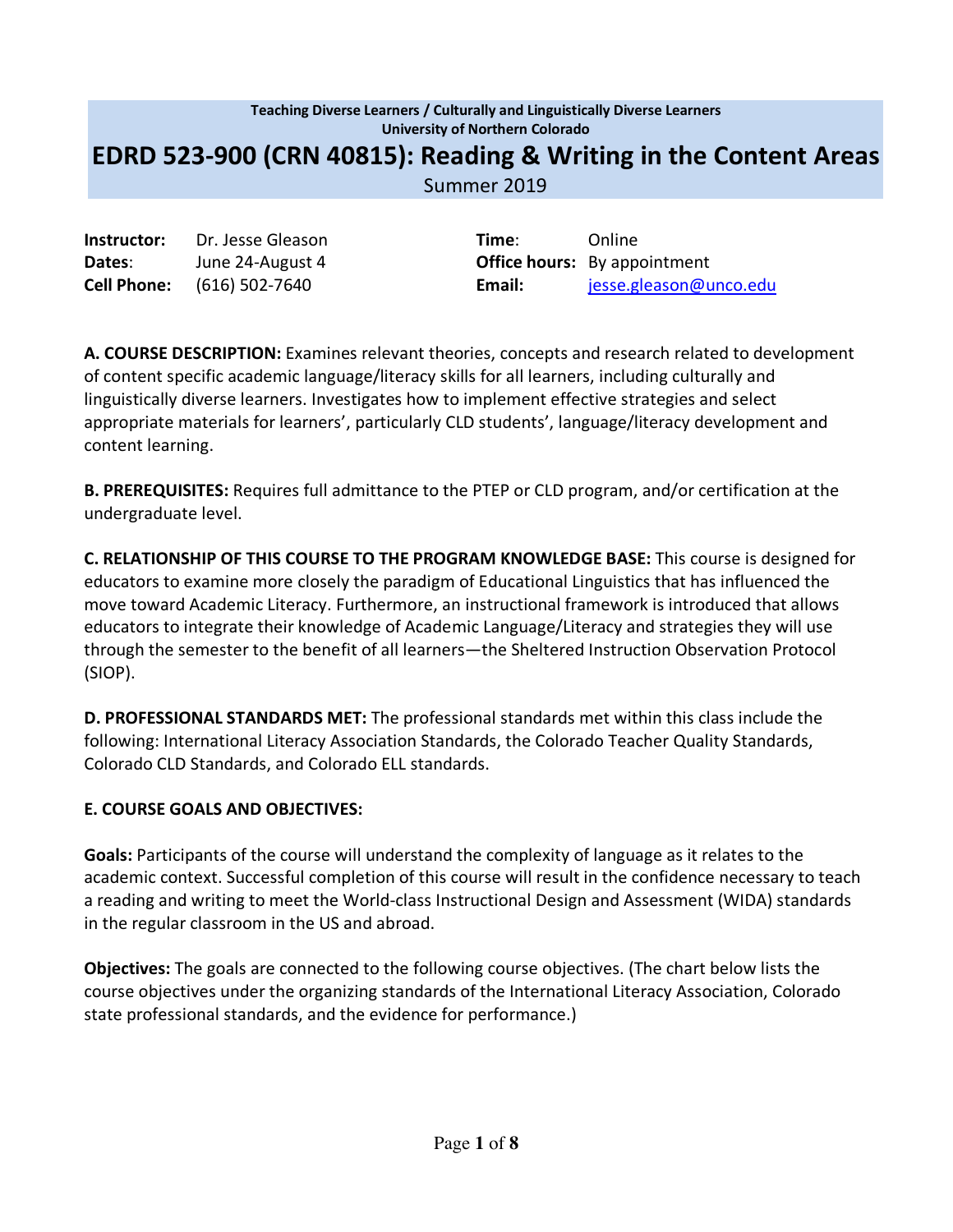| Colorado Standards<br>Objectives                                                                                                                                                                                                                                                                                                                                                         | Teacher<br>Quality                   | (8.22)<br>CLD                                      | (5.14)<br>급  | <b>Materials and evidence for</b><br>outcomes                            |  |
|------------------------------------------------------------------------------------------------------------------------------------------------------------------------------------------------------------------------------------------------------------------------------------------------------------------------------------------------------------------------------------------|--------------------------------------|----------------------------------------------------|--------------|--------------------------------------------------------------------------|--|
| 1.) Foundational Knowledge:<br>Demonstrates knowledge of literacy and<br>language development for English L1 and<br>L2 learners.                                                                                                                                                                                                                                                         | L<br>$\mathbf{III}$                  | 1 <sub>b</sub><br>$2a-d$<br>3a-f<br>4b,c,d<br>5a,d | 5.13<br>5.14 | <b>SIOP Textbook</b><br>Final                                            |  |
| 2.) Curriculum and Instruction: Applies<br>foundational knowledge to select<br>resources, to develop reading<br>comprehension, vocabulary, and thinking;<br>to improve writing; and, to improve the<br>four domains of human language<br>(speaking, listening, reading, and writing)<br>and para-linguistic semiotics with<br>particular emphasis on English in a<br>multilingual world. | T<br>III                             | 1 <sub>b</sub><br>2a-d<br>3a-f<br>4b,c,d<br>5a,d   | 5.14<br>5.15 | D&J Textbook<br>SIOP Chapter 2-7<br><b>Strategy reflections</b><br>Final |  |
| 3.) Assessment and Evaluation:<br>Evaluates assessments for instructional<br>purposes including strengths/weaknesses,<br>and for potential learner growth.                                                                                                                                                                                                                               | I<br>III                             | 1 <sub>c</sub><br>3a,d                             | 5.14<br>5.15 | <b>Strategy reflections</b><br>D&J Textbook<br>SIOP Chapter 1            |  |
| 4.) Diversity and Equity: Examines their<br>own culture and beliefs and appreciates<br>the cultures and languages of other<br>people to draw on the assets of diversity.                                                                                                                                                                                                                 | $\overline{1}$<br>$\mathbf{I}$<br>IV | 2a,b,d<br>3a,b,d,<br>e<br>4b<br>5d                 | 5.12<br>5.14 | <b>SIOP Textbook reading</b><br><b>Strategy reflections</b>              |  |
| 5.) Learners and Literacy Environment:<br>Applies knowledge of learner<br>development and learning differences to<br>create a literacy-rich environment that<br>employs routines and a variety of<br>groupings.                                                                                                                                                                          | T<br>$\mathbf{I}$                    | 1 <sub>b</sub><br>$2a-d$<br>3a-f<br>4b,c,d<br>5a,d | 5.14         | D&J Textbook<br><b>SIOP Textbook</b>                                     |  |
| 6.) Professional Learning and Leadership:<br>Reflects upon learning to improve<br>professional knowledge and enhance<br>literacy learning; Demonstrates lifelong<br>learning disposition though positive<br>attitude for reading and writing.                                                                                                                                            | $\mathsf{I}$<br>IV<br>V<br>VI        |                                                    | 5.14         | Reading guide improvement<br><b>Strategy reflections</b>                 |  |

# **F. COURSE CONTENT:**

- 1. Academic Language and Social Language
- 2. Language for Appreciating and Creating Story Worlds
- 3. Language for Recounting What Happened
- 4. Math & Language for Telling How to do Something
- 5. Language for Observing and Describing the World
- 6. Language for Explaining How & Why
- 7. Language for Persuading Others
- 8. Language of Inquiry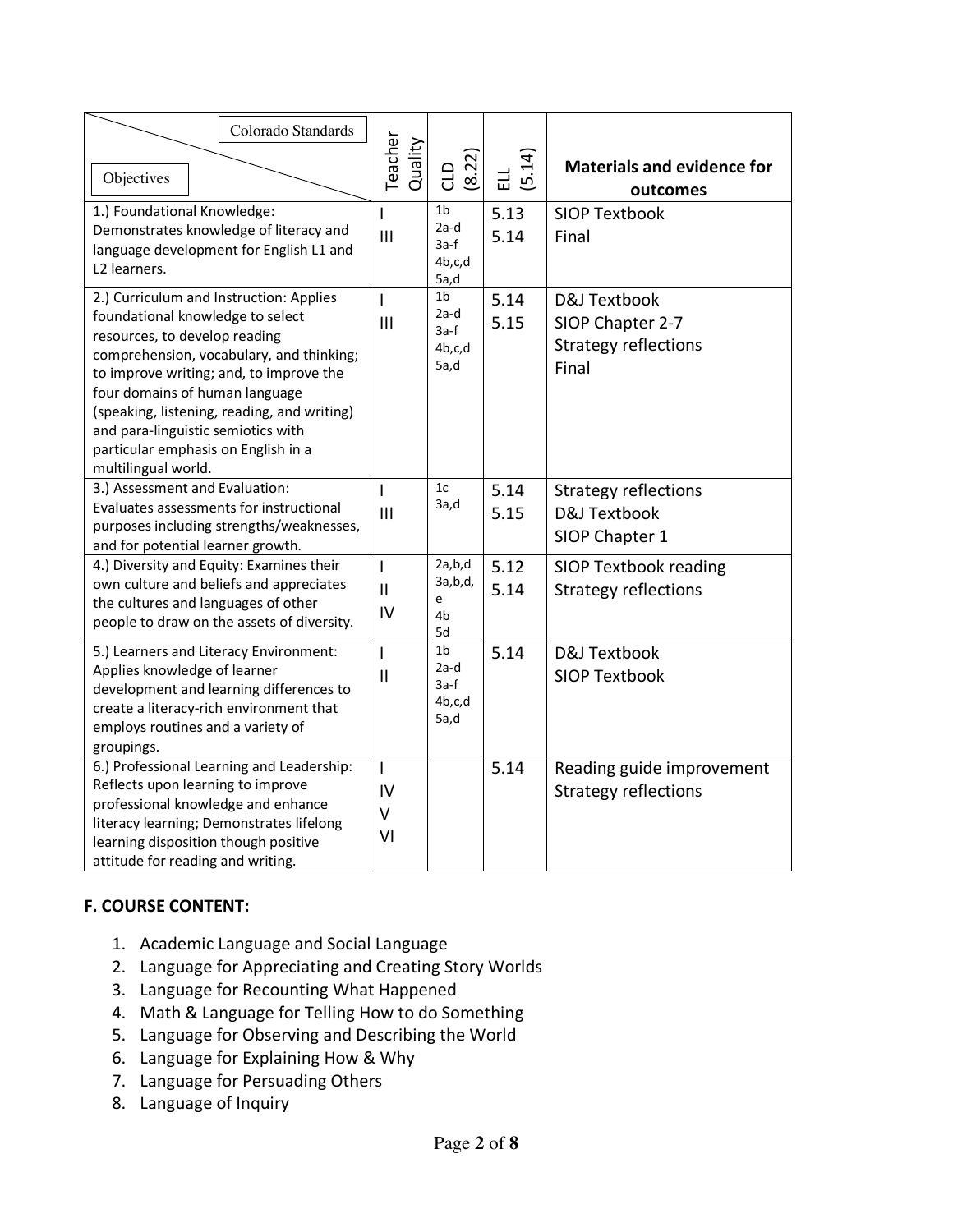- 9. Scaffolding Language in the Classroom through SIOP
- 10. Functional/Educational Linguistics and WIDA (World-class Instructional Design and Assessment)

Please see the calendar at the end of this document.

### **G: COURSE REQUIREMENTS:**

### **Required textbooks:**

- Derewianka, B. & Jones, P. (2016). *Teaching language in context, second edition.* Sydney, AU: Oxford University Press.
- Echevarria, J., Vogt, M. & Short, D.J. (2016). *Making content comprehensible for English learners: The SIOP Model.* New York, NY: Pearson.

# **Additional recommended strategy texts:**

- Allen, J. (2004). *Tools for teaching content literacy.* (2008). *More tools for teaching content literacy.* Portland, ME: Stenhouse.
- Bouchard, M. ( 2005). *Comprehension strategies for English language learners*. New York, NY: Scholastic.
- Fisher, D., Brozo, W.G., Frey, N., & Ivey, G. (2011). *50 instructional routines to develop content literacy.*  Boston, MA: Pearson.
- Moss, B. & Loh, B. *35 strategies for guiding readers through informational texts.* New York, NY: Guilford Press.
- Vogt, M. & Echevarria, J. (2007). *99 ideas and activities for teaching English learners with SIOP model.* (2014). *99 more ideas and activities for teaching English learners with the SIOP model.* New York, NY: Pearson.

# **Learning Activities/Course Requirements:**

1. **Introduction**: (5 points) Students must provide a written introduction to themselves within the first two days of class on the Discussion Board. It must cover the following information: (1) State your preferred name; (2) Tell us where you grew up; (3) Tell us about your educational background in contrast to that of the people who raised you; (4) Tell us about language loss in your family (i.e., Historically what languages did your family have before the "Americanization movement" at the early part of the 20<sup>th</sup> century that closed the bi-lingual schools in the USA and pushed the people to mono-English?); (5) Tell us about any languages you currently use and in what social contexts; (6) Tell us if you have lived for a year or more abroad and where, and if you have traveled to non-English dominant countries about that experience; and (7) Tell us why you are taking this course in relation to your personal/professional goals.

As we progress through the semester, if you have Questions, there is a board set-up to post them. I will check it occasionally and you are encouraged to answer your colleague's questions. If something within one of the text interests you and you want to discuss it, there is also a board set-up for that purpose in case you want more interaction with colleagues over the course of study. Neither of these latter two are required and no points are earned for postings to them, but the introduction is required.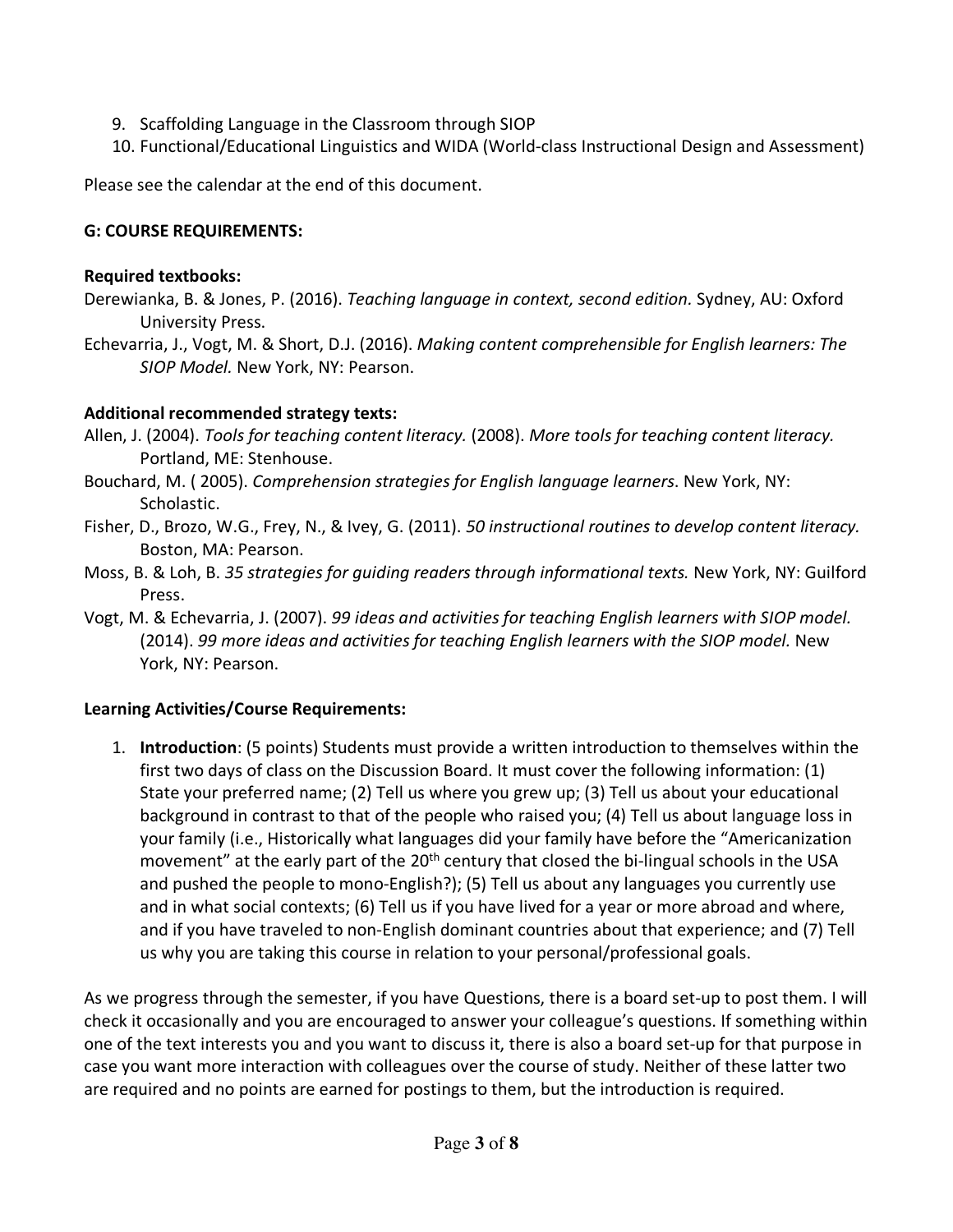- 2. **D&J Reading Guides:** (10 @ 10 pts. each = 100 points): These guides assist the readers in engaging with one of the central texts for the course to better apply the information that we are reading about in the D&J Educational Linguistics text. Students should upload their initial completion of their reading guide to the appropriate discussion board to compare their answers with an earlier class' work and the work of their colleagues. Revisions should be made before final submission of the assignment for grading. (See "assignment description".)
- 3. **Strategy Use Reflections:** (7 @ 5 pts. each = 35 points) As you read the SIOP book, you will need to try out learning strategies to help you process the information. You will then write up a short reflection of the strategy you used for each chapter and how it worked for you including its strengths and weaknesses as a possible strategy for students' use. (See "assignment description".)
- 4. **Final:** (20 points): The final consists of short answers and requires the application and synthesis of information you read through the course.

| Assignments                     | $%$ of | Points | Overall grades determined by the |  |
|---------------------------------|--------|--------|----------------------------------|--|
|                                 | grade  |        | average of total points earned   |  |
| Introduction                    | 3      |        | $90-100% = A+/-$                 |  |
| Reading Guides (10)             | 63     | 100    | $80 - 89\% = B + / -$            |  |
| Strategy application reflection | 22     | 35     | $70-79% = C+/-$                  |  |
| Final                           | 12     | 20     | $60-69\% = D+/-$                 |  |
| Total                           | 100    | 160    | 59 and below $=$ F               |  |

#### **Grading:**

Please reference the appendices when completing assignments.

# **H. POLICIES:**

**Federal Policies for Financial Aid to University Students:** According to federal guidance policies, one credit hour is equivalent to 750 minutes of actual time, or 12.5 hours (so 3 credits = 2250m or 37.5 hours). In addition, for each hour of in-class time, students are expected to dedicate two additional hours outside of class for completion of assigned work and preparation for class. The required readings and tasks associated with them are intended to assure compliance with federal regulations.

**Academic Integrity:** As stated in the Student Code of Conduct (which can be read at the following site: http://www.unco.edu/dos/student\_code\_conduct/pdf/StudentCodeofConduct.pdf), "In order to encourage and foster academic excellence, the University expects students to conduct themselves in accordance with certain generally accepted norms of scholarship and professional behaviors. Because of this expectation, the University does not tolerate any form of academic misconduct. Academic misconduct includes but is not limited to plagiarism, cheating, fabrication, and knowingly or recklessly encouraging or making possible any act of plagiarism, cheating, or fabrication. Academic misconduct is an unacceptable activity in scholarship and is in conflict with academic and professional ethics and morals." Any suspected violation of academic integrity will be dealt with on an individual basis and may result in failure of the class.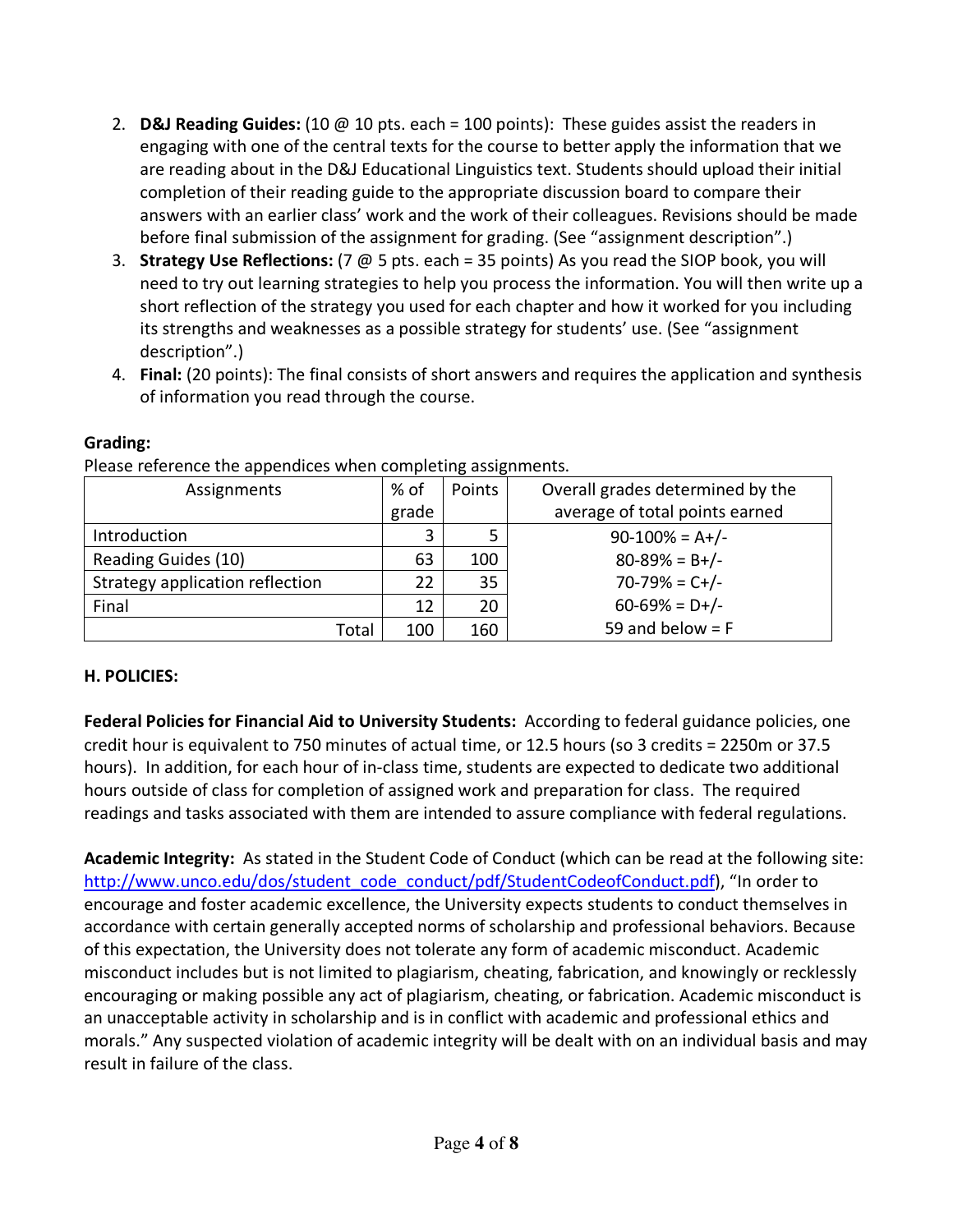**Students with Disabilities:** Any student requesting disability accommodation for this class must inform the instructor giving appropriate notice. Students are encouraged to contact Disability Support Services at (970) 351-2289 to certify documentation of disability and to ensure appropriate accommodations are implemented in a timely manner.

**Diversity Statement:** The College of Education and Behavioral Sciences (CEBS) supports an inclusive learning environment where diversity and individual differences are understood, respected, appreciated and recognized as a source of strength. We expect that students, faculty and staff within CEBS will be accepting of differences and demonstrate diligence in understanding how other peoples' perspectives, behaviors, and world views may be different from their own.

**Equal Opportunity:** If religious holidays interfere with your attendance or turning in an assignment, please let me know ahead of time and we will make the necessary arrangements. As stated by UNC, "The University will not engage in unlawful discrimination in…educational services against any person because of race, religion, gender, age, national origin, disability, or veteran status. It is the University's policy to prohibit discrimination in…educational services on the basis of sexual orientation or political affiliation." (See www.unco.edu/hr/AAEO\_TitleIX.htm)

**Mission Statements:** "The College of Education and Behavioral Sciences contributes to the betterment of society through research, professional service and the preparation of individuals who are skilled lifelong learners capable of working effectively with diverse populations in an evolving global community."

"The School of Teacher Education exists to provide a high quality professional preparation program for educators in an environment that is inclusive, safe, and committed to equity and in partnership with K-12 schools.

[STE Vision] Our future graduates will:

- Be representative of the diversity of our nation
- Be confident in their knowledge of content and pedagogy
- Be able to converse confidently and professionally with any parent, administrator, colleague, scholar, or community member
- Be scholarly, independent, critical thinkers; and thoughtful decision-makers
- Be resilient, pragmatic, tough, idealistic, caring, and joyful".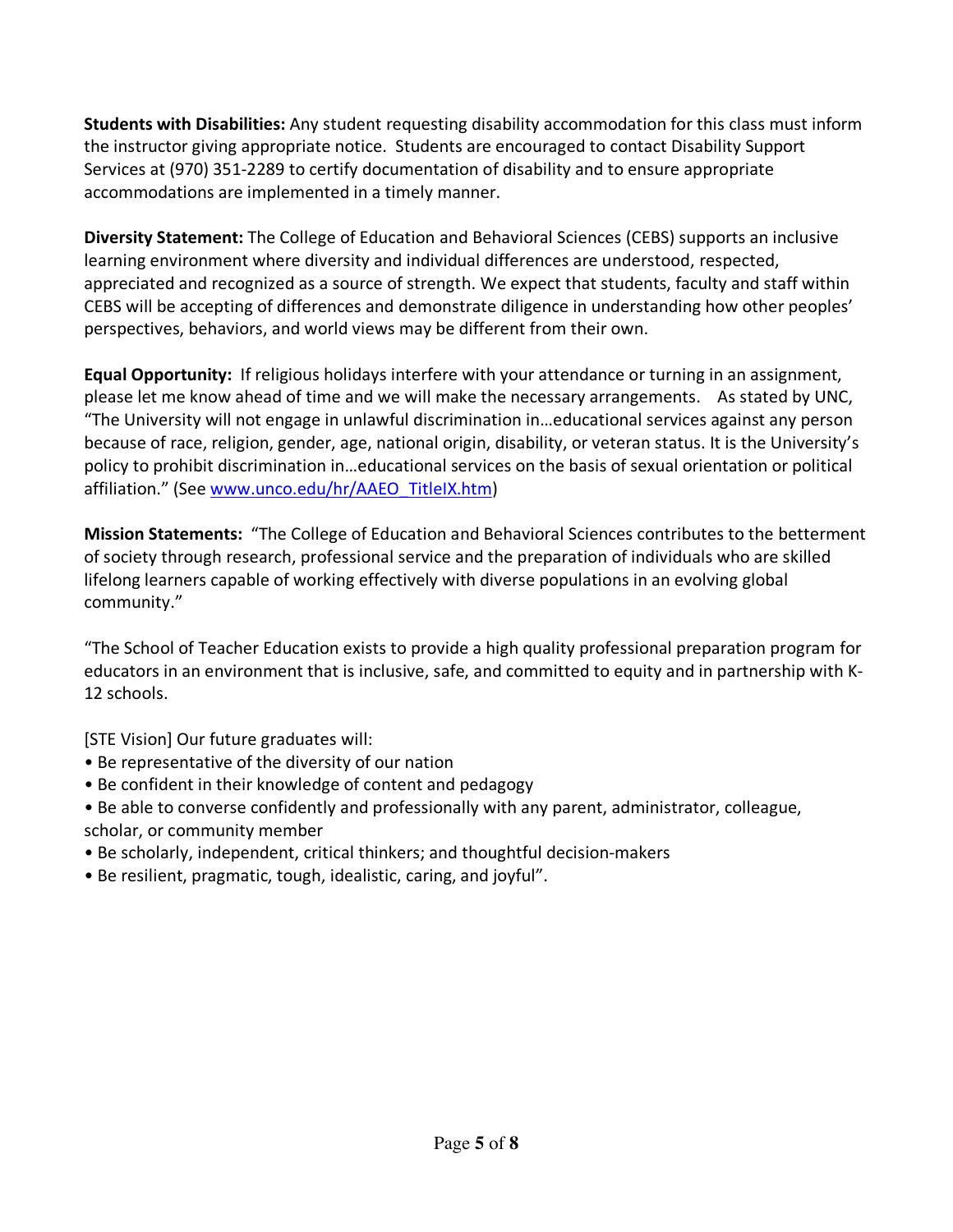### APPENDIX: Assignment Descriptions

### **Reading Guides for D&J:** *Teaching Language in Context*

**PURPOSE:** Reading guides are a common instructional strategy used within the academic context to promote comprehension. They are often teacher constructed (although I've had much luck at the high school level with having small groups of students build them for another group of students). These guides have prompts, questions, and graphic organizers that assist the student in previewing, reading, and revisiting the information presented in the central text.

**PROCESS:** Within the weekly learning unit, open up the reading guide(s) for the D&J chapter to be read. First, read through the guide as it will give you a preview of some of the information that will be contained within the chapter. Second, read through the chapter completing exercises as you read to solidify understanding, allowing freedom to skip some activities if they seem difficult at the time. Third, after having read the chapter, go back through the chapter to review the information it contained and try to answer the few you may have left blank. Finally, save your document(s) in a folder so that you can upload them as an attachment to "self-check" discussion board.

After looking over a previous course participant's work and/or your colleagues' papers in the discussion board, make any desired revisions to your own reading guide. Then, submit the assignment for grading.

**PRODUCT:** Ten completed reading guides demonstrating application of the textbook ideas.

**ASSESSMENT CRITERIA & GRADE SCALE:** The completed reading guide submission will be assessed according to the following criteria.

- Evidence that the chapter was read and responses were given accordingly
- Reading guide was submitted so that student could do a "self-check" comparison
- Reading guide completed in its entirety and improved if necessary based on "self-check"
- Submission for grading displays thought and care in preparation
- Organized presentation and clear ideas in writing
- Legible handwriting or typed (Yes, it may be handwritten and scanned if you prefer.)

Grading. Below is a chart of the numeric and descriptive indicators of the assessment:

| 10      | Criteria fully met; extremely well done                                              |
|---------|--------------------------------------------------------------------------------------|
| $9 - 8$ | Criteria mostly met; elements lacking or not fully developed                         |
|         | Not all criteria present, elements lacking and/or not fully developed.               |
| 6       | Criteria missing and/or extremely underdeveloped; missed the deadline                |
|         | Most criteria is missing                                                             |
| $4 - 0$ | Poorly constructed without regard to criteria, or not submitted within a week of the |
|         | deadline                                                                             |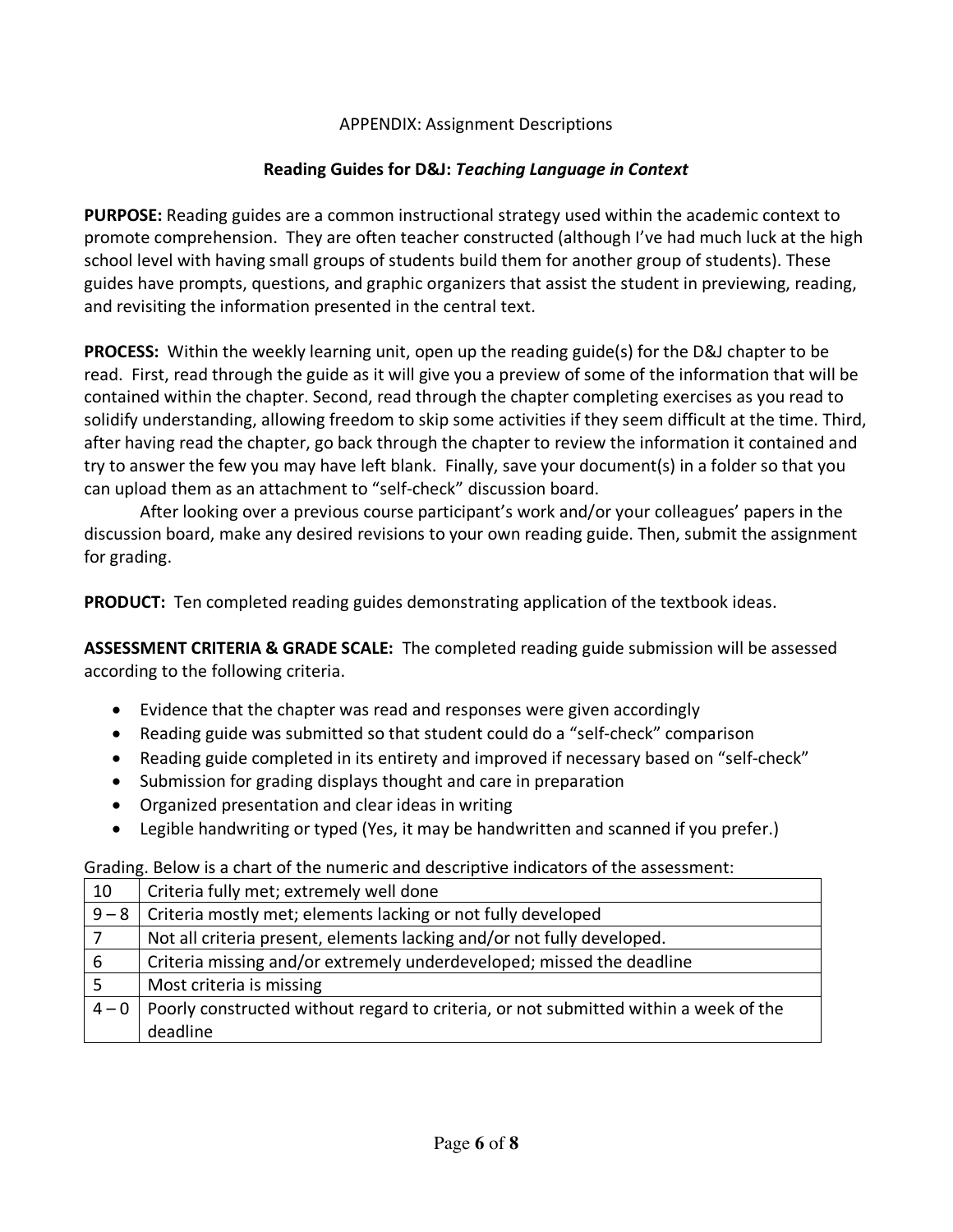# **Strategy Reflection**

**PURPOSE:** The purpose of these assignments is to have participants reflect upon their own learning and (potential) practice as they read and study the SIOP text.

**PROCESS:** For each chapter in the SIOP text, participants of the course should take notes on the reading. Participants are encouraged to take notes in the way they normally do so that the first reflection in on this regularized approach. After the first chapter, students should then try new strategies for engaging with written text. Places to get possible strategies for use through the course include: any of the "recommended strategy texts" listed above, the "Strategies" file in the Canvas, http://www.readingquest.org/a-z-strategies.html , or something you have found on your own and want to try. Once you have read and taken notes using a strategy, write a reflection and post it to the Canvas.

**PRODUCT:** Notes taken in relation to the SIOP chapters, and written reflections on the strategy used for note taking.

**ASSESSMENT CRITERIA & GRADE SCALE:** The completed reflection should include the following seven points.

- 1. The name of the strategy used for note taking on the chapter, and where you located it.
- 2. A brief description of the strategy.
- 3. An explanation of why it was a good, or poor, choice for the written text of a book chapter.
- 4. An explanation of whether or not it could be used for another type of text such as music, video, static image, or something particular to your content.
- 5. A brief description of the strengths and weaknesses of the strategy as you experienced them with the chapter read.
- 6. A statement of whether or not you would teach your (future) students this strategy and why and how you might adjust or modify it, if applicable to make it useful.
- 7. A list of the one to three most important ideas you are taking from this SIOP chapter.

Grading. Below is a chart of the numeric and descriptive indicators of the assessment:

| -5             | Criteria fully met; extremely well done                                              |
|----------------|--------------------------------------------------------------------------------------|
| $\overline{4}$ | Criteria mostly met; elements lacking or not fully developed                         |
| $\overline{3}$ | Not all criteria present, elements lacking and/or not fully developed                |
|                | Criteria missing and/or extremely underdeveloped; missed the deadline                |
|                | Most criteria is missing                                                             |
| $\mathbf 0$    | Poorly constructed without regard to criteria, or not submitted within a week of the |
|                | deadline                                                                             |